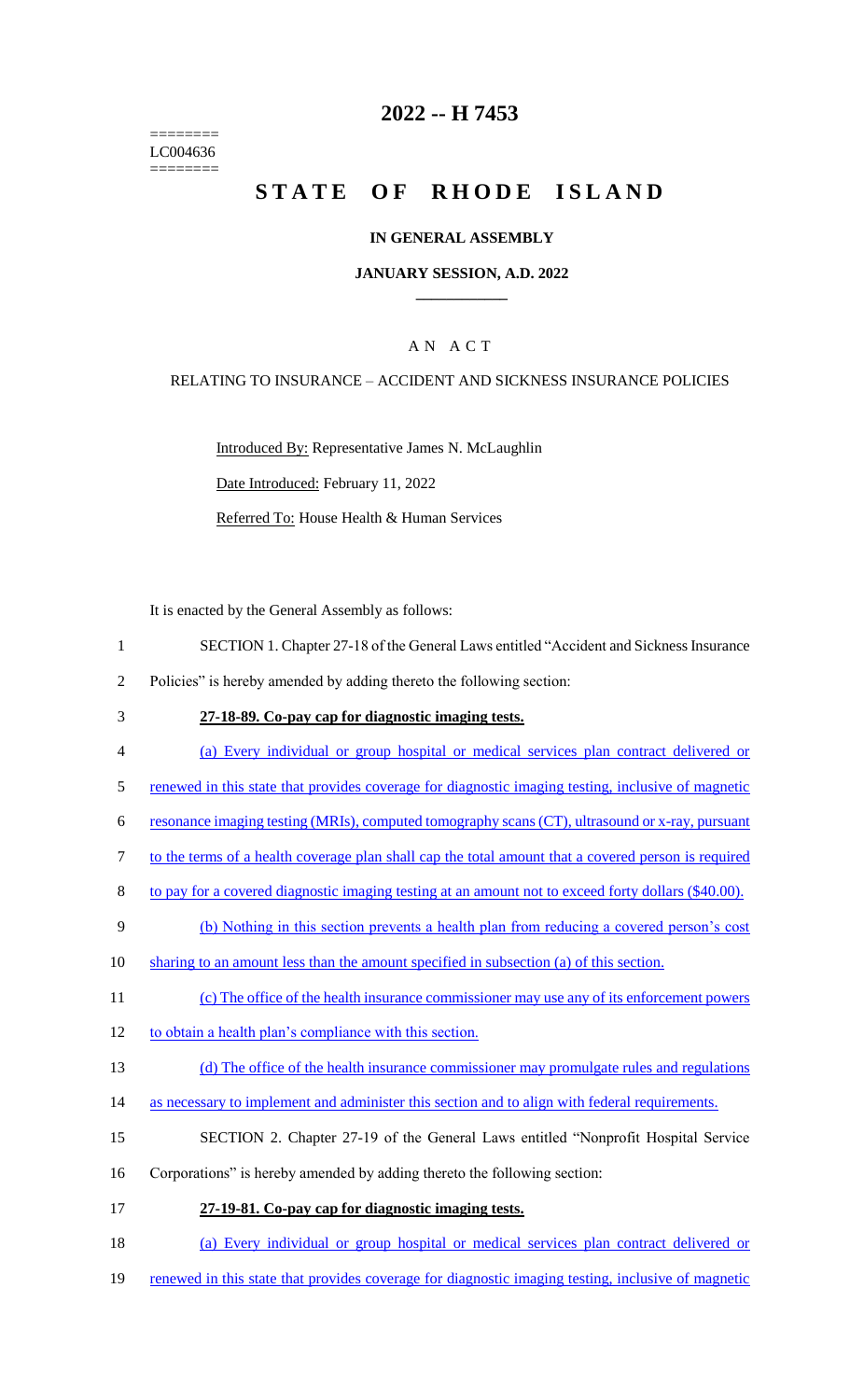1 resonance imaging testing (MRIs), computed tomography scans (CT), ultrasound or x-ray, pursuant to the terms of a health coverage plan shall cap the total amount that a covered person is required 3 to pay for a covered diagnostic imaging testing at an amount not to exceed forty dollars (\$40.00). (b) Nothing in this section prevents a health plan from reducing a covered person's cost sharing to an amount less than the amount specified in subsection (a) of this section. (c) The office of the health insurance commissioner may use any of its enforcement powers 7 to obtain a health plan's compliance with this section. (d) The office of the health insurance commissioner may promulgate rules and regulations as necessary to implement and administer this section and to align with federal requirements. SECTION 3. Chapter 27-20 of the General Laws entitled "Nonprofit Medical Service Corporations" is hereby amended by adding thereto the following section: **27-20-77. Co-pay cap for diagnostic imaging tests.** (a) Every individual or group hospital or medical services plan contract delivered or 14 renewed in this state that provides coverage for diagnostic imaging testing, inclusive of magnetic resonance imaging testing (MRIs), computed tomography scans (CT), ultrasound or x-ray, pursuant 16 to the terms of a health coverage plan shall cap the total amount that a covered person is required 17 to pay for a covered diagnostic imaging testing at an amount not to exceed forty dollars (\$40.00). (b) Nothing in this section prevents a health plan from reducing a covered person's cost 19 sharting to an amount less than the amount specified in subsection (a) of this section. (c) The office of the health insurance commissioner may use any of its enforcement powers 21 to obtain a health plan's compliance with this section. 22 (d) The office of the health insurance commissioner may promulgate rules and regulations as necessary to implement and administer this section and to align with federal requirements. SECTION 4. Chapter 27-41 of the General Laws entitled "Health Maintenance Organizations" is hereby amended by adding thereto the following section: **27-41-94. Co-pay cap for diagnostic imaging tests.** (a) Every individual or group hospital or medical services plan contract delivered or 28 renewed in this state that provides coverage for diagnostic imaging testing, inclusive of magnetic 29 resonance imaging testing (MRIs), computed tomography scans (CT), ultrasound or x-ray, pursuant to the terms of a health coverage plan shall cap the total amount that a covered person is required 31 to pay for a covered diagnostic imaging testing at an amount not to exceed forty dollars (\$40.00). (b) Nothing in this section prevents a health plan from reducing a covered person's cost sharing to an amount less than the amount specified in subsection (a) of this section. (c) The office of the health insurance commissioner may use any of its enforcement powers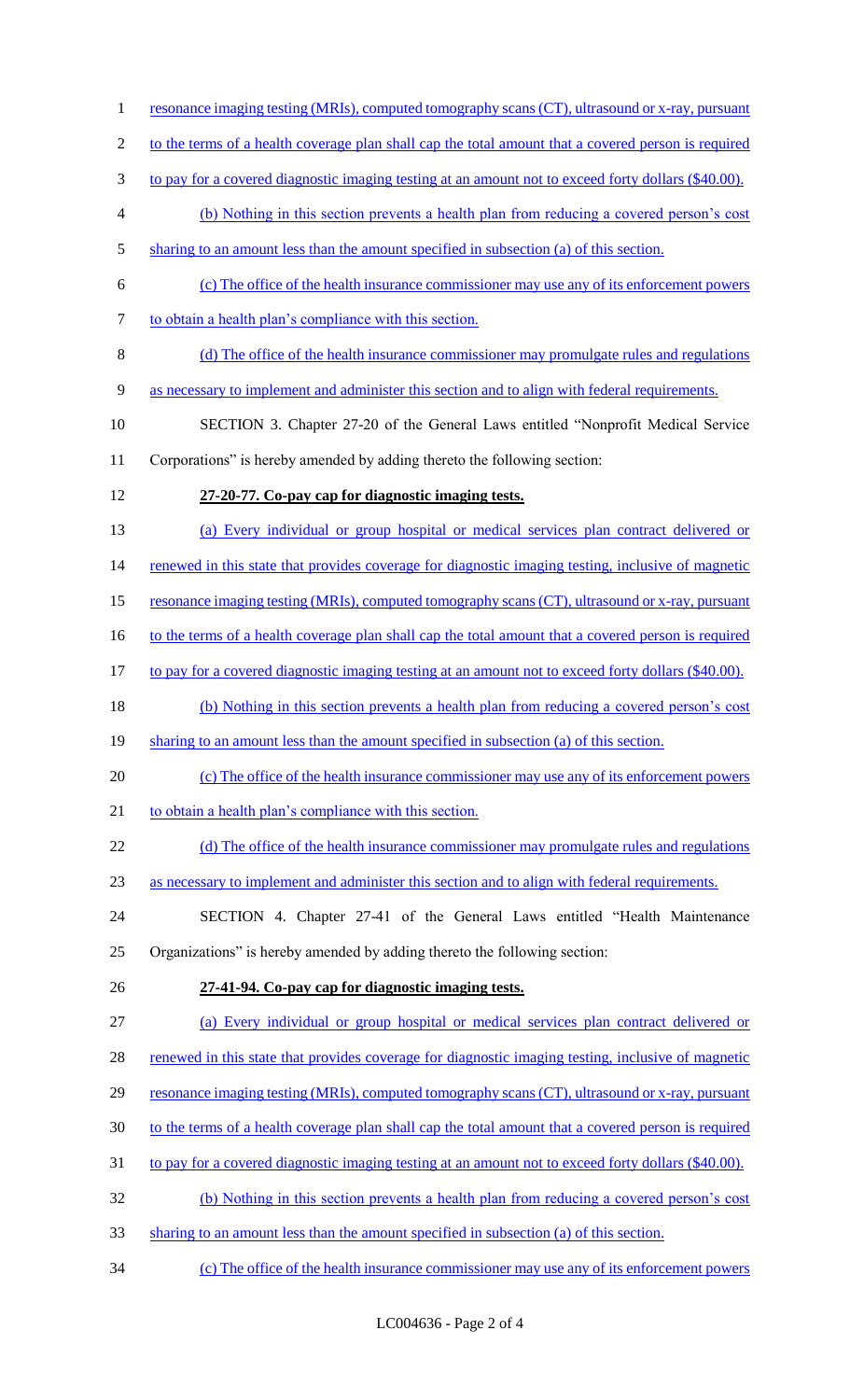- 1 to obtain a health plan's compliance with this section.
- 2 (d) The office of the health insurance commissioner may promulgate rules and regulations
- 3 as necessary to implement and administer this section and to align with federal requirements.
- 4 SECTION 5. This act shall take effect upon passage.

======== LC004636  $=$